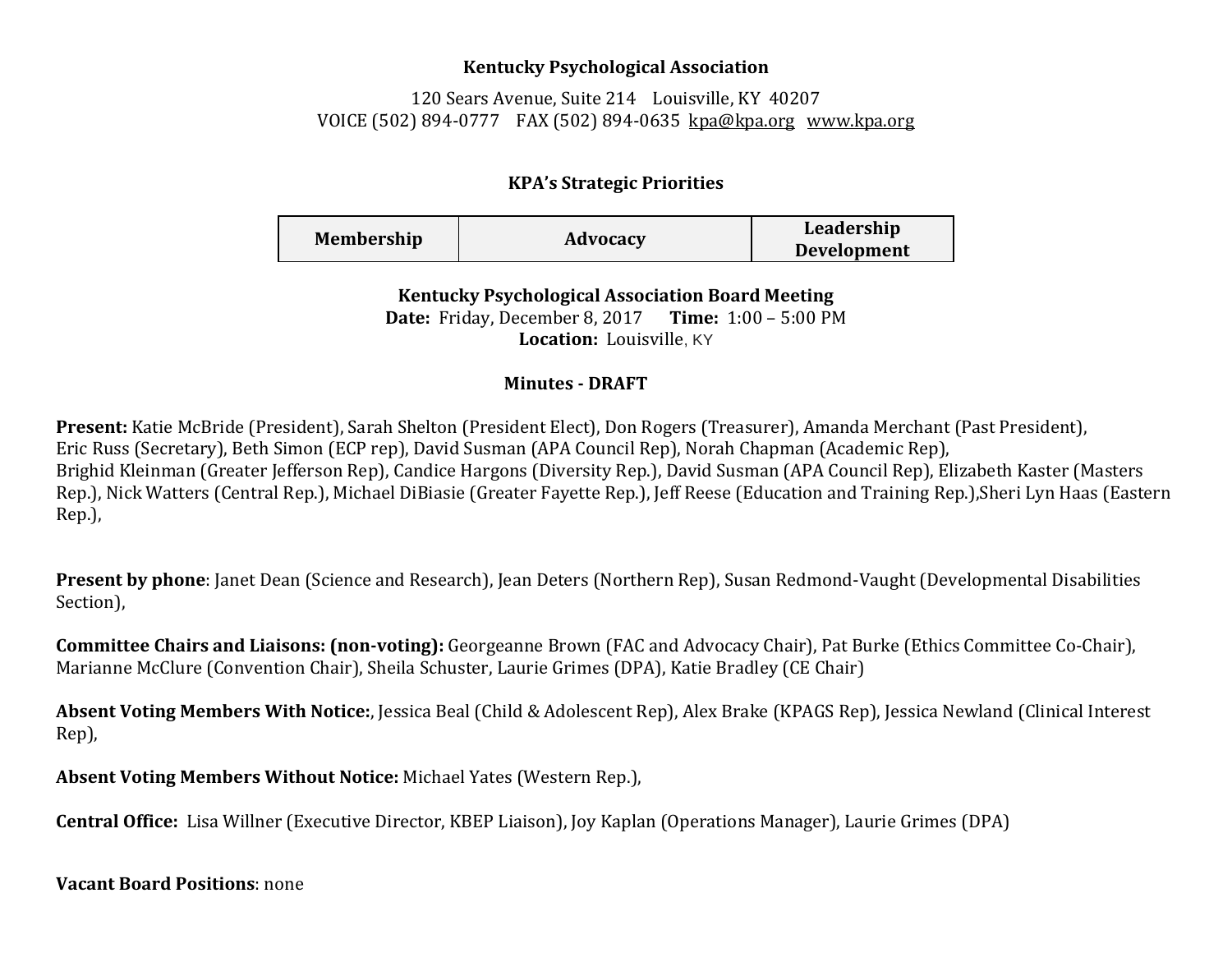| <b>TOPIC</b>                                                                         |                                                                                                                                                                                            | <b>CONCLUSION</b>                                                                                                   |
|--------------------------------------------------------------------------------------|--------------------------------------------------------------------------------------------------------------------------------------------------------------------------------------------|---------------------------------------------------------------------------------------------------------------------|
| <b>Call to Order and Roll</b><br>Call/President's<br><b>Remarks</b>                  | Katie McBride called the meeting to order at 1:05 PM. Roll was called.                                                                                                                     | No motion was made.                                                                                                 |
| <b>2018 Board Election</b><br><b>Results</b>                                         | Shelton presented results of 2018 Board Elections                                                                                                                                          | No motion was made.                                                                                                 |
| <b>Approval of Minutes</b><br>from $9/8/17$                                          | Minutes were distributed prior to the meeting. No discussion or<br>corrections.                                                                                                            | A motion to approve the minutes was<br>made. Motion passed unanimously.                                             |
| <b>Financial Report</b>                                                              | Financial Report was distributed prior to the meeting. Rogers<br>provided an overview of the report, and a discussion followed.                                                            | A motion was made to accept the<br>report. Motion passed unanimously.                                               |
| <b>ED Report</b>                                                                     | ED Report was distributed prior to the meeting. Willner provided an<br>overview of the report, and a discussion followed.                                                                  | No motion was made.                                                                                                 |
| <b>DPA Report</b>                                                                    | DPA Report was distributed prior to the meeting. Grimes provided an<br>overview of the report, and a discussion followed.                                                                  | No motion was made.                                                                                                 |
| <b>ACTION ITEM: 2018</b><br><b>Budget Approval</b>                                   | Rogers provided an overview of the 2018 budget, and a discussion<br>followed.                                                                                                              | A motion was made to approve the<br>2018 budget. Motion passed<br>unanimously.                                      |
| <b>ACTION ITEM: 2018</b><br><b>KPA Legislative</b><br><b>Priorities</b>              | Draft legislative priorities were distributed prior to meeting. Brown<br>reviewed 2018 priorities. Schuster presented KMHC Legislative<br>Agenda. A discussion followed.                   | A motion was made to approved 2018<br>Legislative Priorities including the<br>KMHC Legislative Agenda.              |
| <b>Action Item: Endorsing</b><br><b>Marsy's Law</b>                                  | Schuster presented overview of Marsy's Law. Discussion followed.                                                                                                                           | A motion was made to endorse Marsy's<br>Law. Motion passed with 9 votes in<br>favor 1 opposed and 4 abstentions.    |
| <b>ACTION ITEM:</b><br><b>Approve Legislative</b><br>Committee<br><b>Description</b> | Legislative committee description was distributed pior to meeting.<br>Grimes reviewed and a discussion followed. Several minor changes<br>were made by the Board. Grimes recorded changes. | A motion was made to approve<br>establishment of legislative committee<br>as amended. Motion passed<br>unanimously. |
| <b>Action Item: Dissolve</b><br><b>Advocacy Committee</b>                            | Advocacy Committee has been absorbed into Legislative Committee<br>and will be dissolved.                                                                                                  | A motion was made to dissolve the<br>Advocacy Committee. Motion passed<br>unanimously.                              |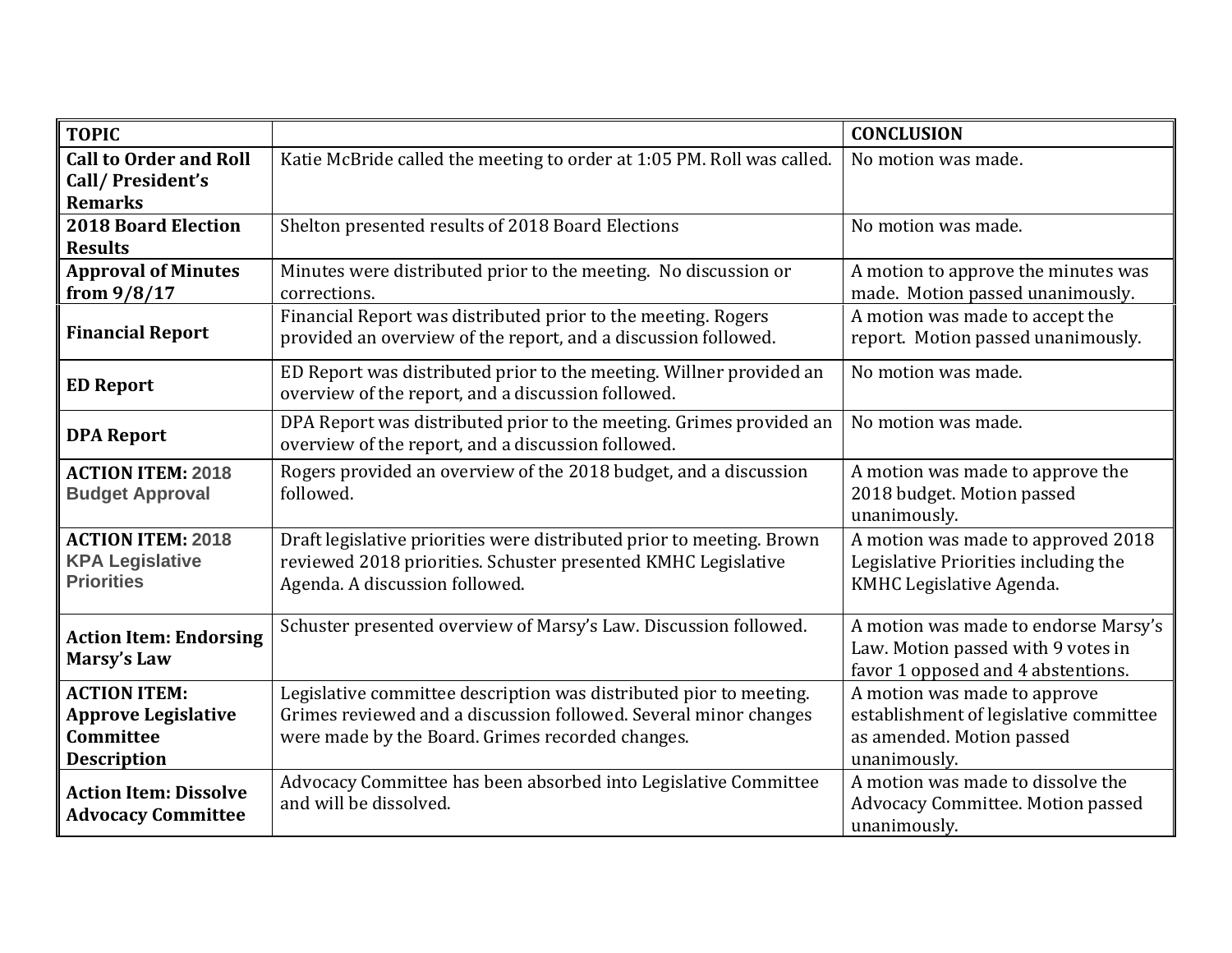| <b>ACTION ITEM: Take a</b><br><b>Stand Policy</b>                                              | Taking a Stand Policy Document was distributed prior to meeting.<br>McBride reviewed. A discussion followed.                                                                           | A motion was made to establish the<br>Public Issue Review Committee and<br>associated policy as written.                       |
|------------------------------------------------------------------------------------------------|----------------------------------------------------------------------------------------------------------------------------------------------------------------------------------------|--------------------------------------------------------------------------------------------------------------------------------|
| <b>ACTION ITEM:</b><br><b>Approval of 2018</b><br><b>Committee Chairs</b>                      | Shelton presented new committee chairs. Membership committee is<br>vacant.                                                                                                             | A motion was made to approve new<br>committee chairs. Motion passed<br>unanimously.                                            |
| <b>DISCUSSION ITEM:</b><br><b>KPA-KPF Service</b><br><b>Agreement</b> (1st<br><b>Reading</b> ) | Draft was attached prior to meeting. Willner reviewed key points. A<br>discussion followed.                                                                                            | A motion was made to waive the first<br>reading and approve the service<br>agreement as written. Motion passed<br>unanimously. |
| <b>DISCUSSION ITEM:</b><br><b>Building Update</b>                                              | Willner gave overview of status of KPA office space. Further<br>discussion was deferred until the next board meeting.                                                                  | No motion was made.                                                                                                            |
| <b>Executive Session</b>                                                                       | McBride called for vote to move into executive session. Non-voting<br>members listed above left the room                                                                               | A motion was made to move into<br>executive session at 3:28. Motion<br>passed unanimously.                                     |
| <b>DISCUSSION ITEM:</b><br><b>Executive Director</b><br><b>Evaluation</b>                      | Merchant reviewed executive director evaluation. The evaluation<br>was noted to be overwhelmingly positive.                                                                            | No motion was made.                                                                                                            |
| <b>DISCUSSION ITEM:</b><br><b>End of Year Financial</b><br><b>Status</b>                       | Merchant and Rogers discussed end of year financial decisions. End<br>of year bonuses were proposed. Raises already factored into the<br>2018 budget were reviewed. Discussion ensued. | A motion was made to approve staff<br>bonuses for 2018. Motion passed<br>unanimously.                                          |
| <b>Executive session</b>                                                                       | McBride called for vote to end executive session and resume regular<br>order.                                                                                                          | A motion was made to end executive<br>session at 3:43 and resume regular<br>order. Motion passed unanimously.                  |
| <b>REPORT: 2017</b><br><b>Convention Report</b>                                                | Report distributed prior to meeting. Willner reviewed report and<br>discussion followed.                                                                                               | No motion was made.                                                                                                            |
| <b>REPORT: Membership</b><br>report                                                            | Report distributed prior to meeting. Board Members reviewed and<br>discussed with author of report if warranted                                                                        | No motion was made.                                                                                                            |